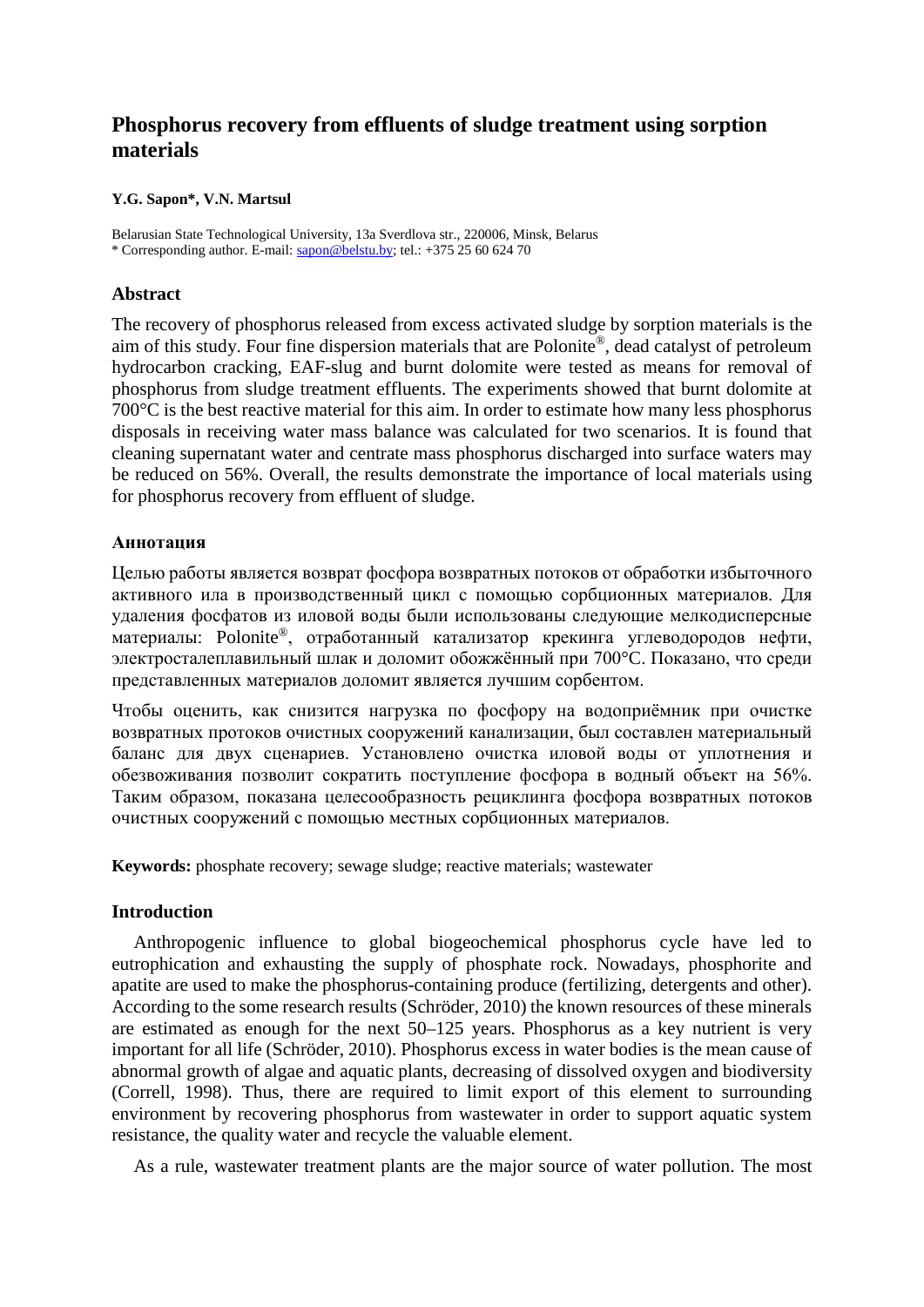common approaches for removing phosphate depending on plant capacity and [requirements](http://www.multitran.ru/c/m.exe?t=3139657_1_2&s1=%F2%F0%E5%E1%EE%E2%E0%ED%E8%E5%20%EA) to waste-water discharges are enhanced biological phosphorus removal (EBPR), [chemical](http://www.multitran.ru/c/m.exe?t=2433528_1_2&s1=%F5%E8%EC%E8%F7%E5%F1%EA%EE%E5%20%EE%F1%E0%E6%E4%E5%ED%E8%E5)  [precipitation](http://www.multitran.ru/c/m.exe?t=2433528_1_2&s1=%F5%E8%EC%E8%F7%E5%F1%EA%EE%E5%20%EE%F1%E0%E6%E4%E5%ED%E8%E5) and combination of them (van Haandel, 2007).

Chemical precipitation and EBPR lead to accumulation of phosphorus in sewage sludge. The application of coagulants that are based on Fe and Al salts results in chemical sludge, which is less appropriate for agronomic use and often must be landfilled (Metcalf, 2003). Obtained from EBPR active sludge can be used as fertilizer due to biogenic elements and essential trace elements. However a large amount of sludge can not be utilized in agriculture case of high concentrations of heavy metals, persistent organic pollutant, pharmaceuticals and etc. (De-Bashan, 2004).

Mass-balance fluxes analysis of wastewater treatment plant presents that the richest of phosphorus flows are secondary effluent and site-stream liquid obtained from sludge treatment processes (van Haandel, 2007). Under control aerobic conditions active sludge stores phosphates in solid phase. Microorganisms utilize phosphates to build the cell structure and as their energy content. The most effective wastewater treatment processes run under ratio of trace nutrients carbon BOD : nitrogen : phosphorus in waste water respectively 100:5:1. Biological phosphorus removal involves cycle of anoxic, anaerobic and aerobic conditions. Under stress conditions, as anoxic or anaerobic, phosphorus leaches from active sludge into liquid phase. Identical process takes place at the thickening, mechanical dewatering and stabilization (van Haandel, 2007).

On the one hand, phosphorus export to supernatant water is undesired event, because it leads to increasing phosphorus load on the activated sludge system. On the other hand, direct sludge utilization is limited because of content variety of pollution. So the export of phosphates into liquid sludge by followed purposely fixation in the form of [bioavailable](http://www.multitran.ru/c/m.exe?t=4602155_1_2&s1=%E1%E8%EE%E4%EE%F1%F2%F3%EF%ED%FB%E9) state is the perspective process (Stark, 2004). Up to date transition of phosphorus to sludge liquid under different conditions is under-investigated.

The aim of this work was to determine the number of phosphorus that can be recovered from return flows of wastewater treatment plant (WWTP) in the bioavailable form for future use.

## **Materials**

Wastewater, suspension of active thickened sludge, centrate and supernatant water from first line at Minsk treatment plant (MTP-1, the Republic of Belarus) were examined. Suspension of active thickened sludge was collected from the bottom layer of thickener tank. Centrate is liquid phase that is separated from sludge in the centrifuge. Supernatant water is liquid fraction, which is released from excess active thickened sludge into the gravitational compaction in the thickener tank.

To remove phosphates from the supernatant water and centrate we applied four sorption materials with particle size less than 0.5 mm.

Dead-catalyst of petroleum hydrocarbon cracking (DCC) is fine dispersion grey color powder [waste](http://www.multitran.ru/c/m.exe?t=1494625_1_2&s1=%F3%E4%E0%EB%E5%ED%E8%E5%20%EE%EF%E0%F1%ED%FB%F5%20%EE%F2%F5%EE%E4%EE%E2) of the four hazard class according to Belarusian classification code. This waste arises at Mozyr oil refineries. Disperse composition of DCC is variegated, particles have a size within the range  $10-100 \mu m$ . The main component is zeolite in the catalyst of cracking and, moreover, its content can reach 40%. DCC is characterized by high mas. % of  $O - 50.28$ ; Al – 25.85; Si – 21.58; La – 1.22; Na – 1.07.

Crushed electric arc furnace slug (EAF-slug) is by-product at Belarusian steel work. There are CaO – 48.04;  $SiO_2 - 23.34$ ; (FeO + Fe<sub>2</sub>O<sub>3</sub>) – 12.13; Al<sub>2</sub>O<sub>3</sub> – 9.0; MgO – 4.52; MnO – 2.98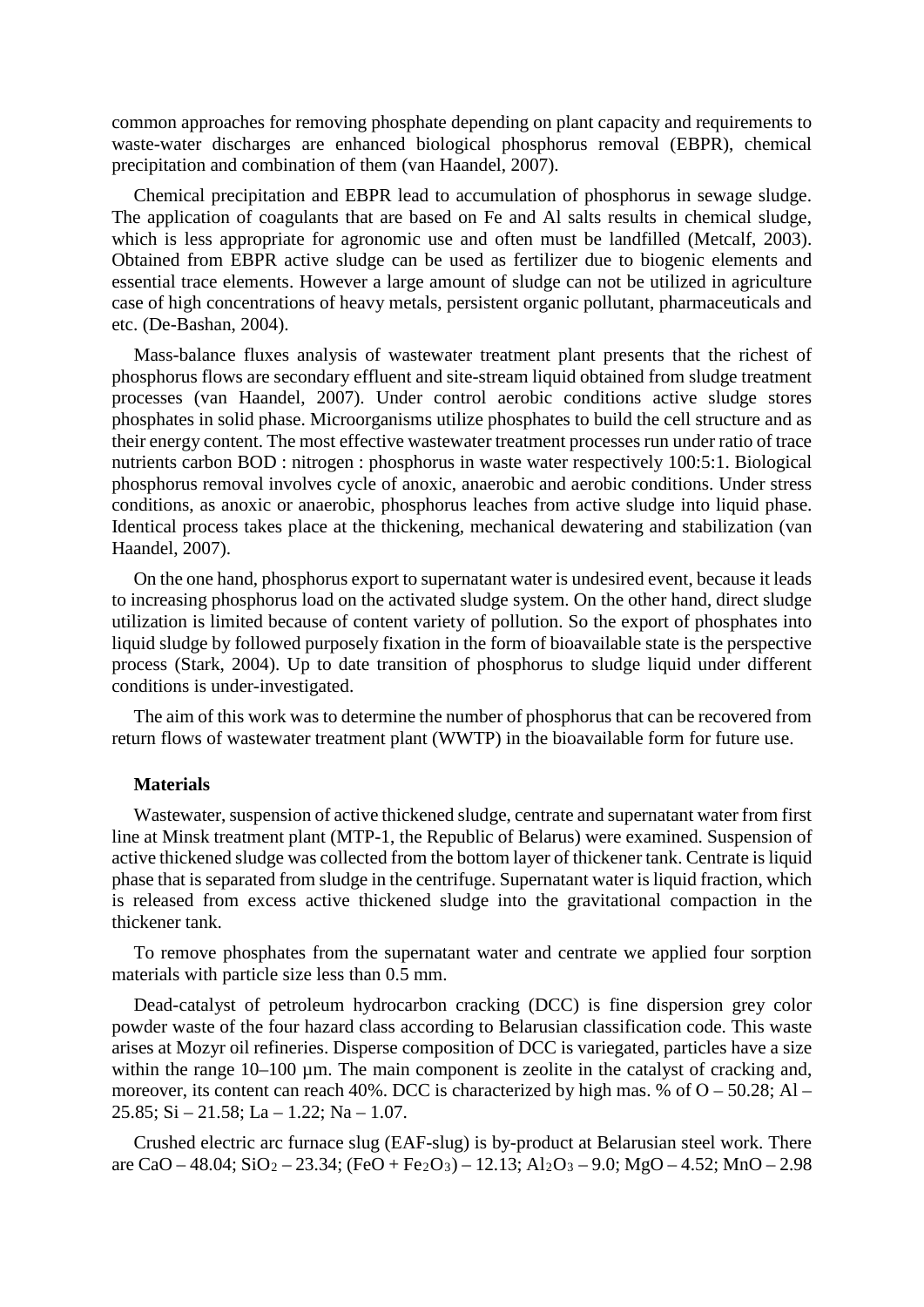mas. % in it average chemical composition.

Dolomite is an anhydrous [carbonate mineral](http://en.wikipedia.org/wiki/Carbonate_mineral) that is composed of [calcium](http://en.wikipedia.org/wiki/Calcium) [magnesium](http://en.wikipedia.org/wiki/Magnesium) [carbonate](http://en.wikipedia.org/wiki/Carbonate) CaMg(СО3)2. Burnt at 700°С dolomite (Dolomite 700) from Ruba, Belarus, was tested in this work. The elemental composition of Dolomite 700 was follow (mas.%.): О – 37.6; Са - 27.1; Mg - 16; Si – 2.3; Fe – 1.1; Al – 0.9;С - 15.

Polonite® is industrial sorbent of phosphorus that is applied in Sweden for wastewater treatment. It is manufactured from bedrock opoka at 900°С. It is know that such material has high phosphorus sorption capacity that is about 109 mg  $P$ -PO $4^3$ /g. Chemical composition is in general of (mas. %)  $SiO_2$  – 60.1%, CaO – 25.4%, Fe<sub>2</sub>O<sub>3</sub> – 2.7%  $\mu$  Al<sub>2</sub>O<sub>3</sub> – 5.32% (Brogowski, 2004).

### **Methods**

Investigating influence of conditions of thickened sludge treatment on phosphorus concentration in the supernatant water investigated by experimental equipment of the volume of 2.5 liter. Sludge treatment was campaigned under aerobic and anaerobic conditions at 20°С. Furthermore anaerobic stabilization was realized with and without stirring.

Batch experiments with fine dispersion materials with dosage before  $13.6 \text{ kg/m}^3$  was performed. This range was calculated aimed on the sorption capacity. The samples were shacked for 1 hour, and then sorbent was removed by setting during 1hour. Thereafter the phosphorus content and pH were analyzed in the purification water.

The analysis of phosphorus contents was performed spectrophotometrically, following the ascorbic acid method. The pH value was determined by potentiometric method (Rice, 2012).

#### **Results and Discussion**

In order to determination concentration of phosphates in return flows MTP-1 sample of wastewater and suspension sludge was collected. Sampling was campaign in the fives point: from grit chamber (raw wastewater), after primary settling (clarified water), from thickening tank (supernatant water), after dewatering (centrate from dewatering), and after secondary settler (purified water). The results determination of phosphate concentration and pH value are presented at the table 1.

|                                            | Date of sample collection |     |                |      |                 |      |                |      |
|--------------------------------------------|---------------------------|-----|----------------|------|-----------------|------|----------------|------|
| Flow                                       | 5.03.2013                 |     | 25.03.2013     |      | 8.04.2013       |      | 21.05.2013     |      |
|                                            | $\mathrm{C}^1$            | pH  | $\mathrm{C}^1$ | pH   | $\mathcal{C}^1$ | pH   | $\mathrm{C}^1$ | pH   |
| Wastewater                                 | 20.53                     | 7.3 | 16.59          | 7.45 | 20.45           | 7.85 | 10.08          | 7.37 |
| Clarified<br>water                         | 23.28                     | 7.4 | 18.62          | 7.23 | 18.46           | 7.61 | 32.27          | 7.60 |
| Supernatant<br>water                       | 76.26                     | 7.1 | 92.70          | 7.03 | 63.84           | 6.89 | 145.73         | 7.12 |
| Centrate                                   | 357.80                    | 6.9 | 351.30         | 6.70 | 408.07          | 7.13 | 430.10         | 6.93 |
| Purified water                             | 0.34                      | 7.2 | 0.72           | 7.20 | 1.93            | 7.43 | 4.02           | 7.47 |
| 1 – Concentration phosphates, mg $PO43–/l$ |                           |     |                |      |                 |      |                |      |

**Table 1** The рН value and phosphate concentration at flows MTP-1

The table data gives that phosphate concentration in raw wastewater was in the range of 10– 20 mg  $PO_4^{3-}/I$ . The highest concentration of phosphates were observed in supernatant water and dewatering centrate. Concentrations in those fluxes were in ranges of  $60-150$  mg  $PO<sub>4</sub><sup>3–</sup>/l$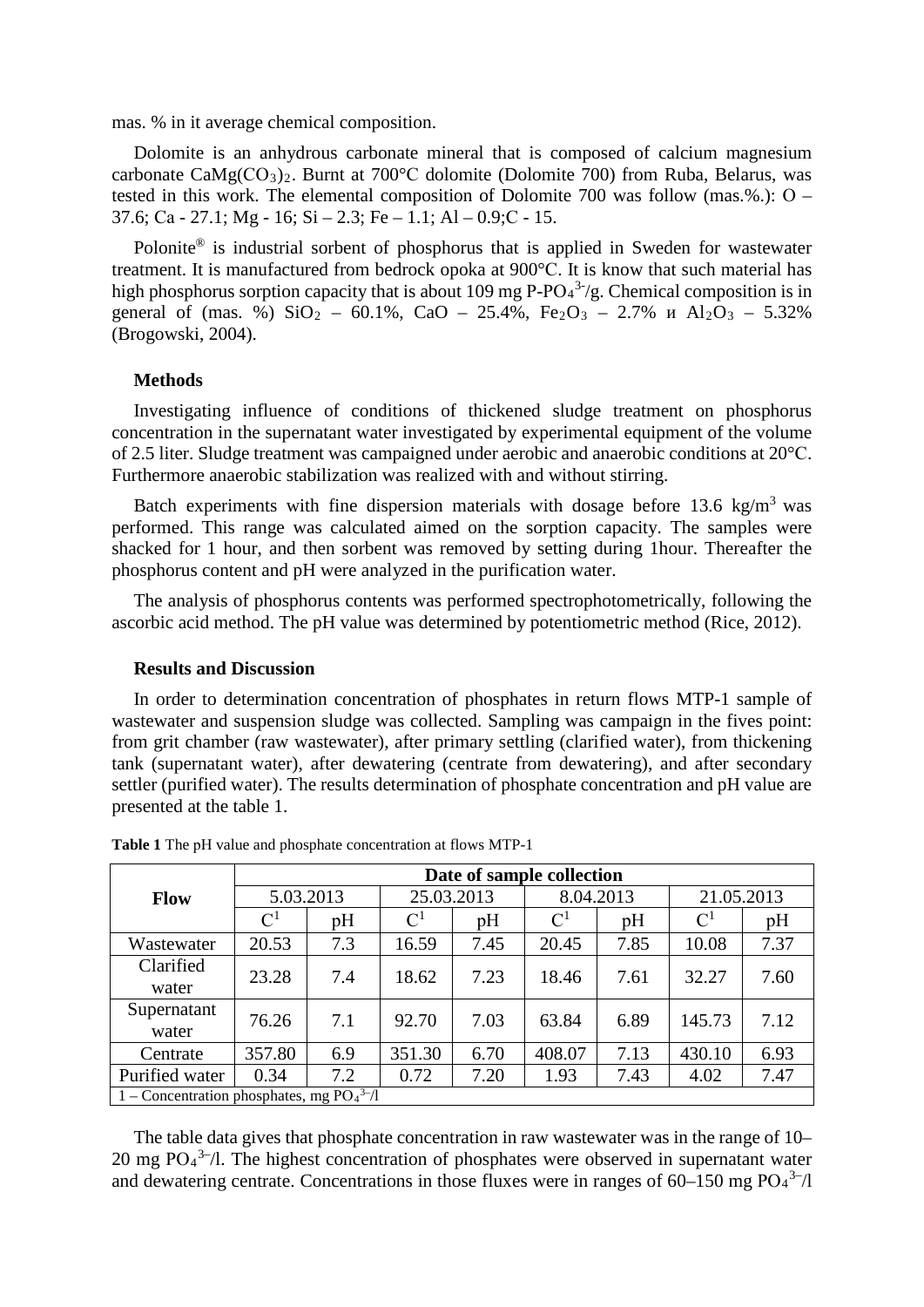and 350–430 mg  $PO_4^{3-}/l$ , respectively.

The thickened sludge was exposed to anaerobic and aerobic stabilization in the experimental facilities. As a result anaerobic stabilization for 5–7 days gives fourfold increasing of phosphorus content. The highest concentration reaches 1237 mg  $PO<sub>4</sub><sup>3–</sup>/l$  out of stirring. At aerobic stabilization during 23-days the concentration gets 1185 mg  $PO<sub>4</sub><sup>3–</sup>/l$ , that is fourfold more in comparison with the initial concentration. Therefore, phosphate concentration in return flows of WWTP can be regulated by operating with period of time and type of sludge treatment.

Using inexpensive local materials, that able fixing the phosphorus in a bioavailable form for plants, is a perspective variant for the removing phosphorus from returns flows of treatment plants. Consequently applying used sorption materials in agriculture will give the possibility for phosphorus to return to industrial cycle (Cucarella, 2007).

The degree of purification of centrate and supernatant water from MTP-1was determined in order to estimate material sorption parameters. Dolomite 700, EAF-slug, DCC and Polonite® were used to purify the centrate. The relationship between the degree of purification and pH are presented at figures 1 and 2, respectively.



1 - Dolomite 700;  $2 - DCC$ ;  $3 - P$ olonite®;  $4 - EAF$ -slug.

**Figure 1** Phosphates removal from the liquid byproduct of centrifugation (centrate)

**Figure 2** Relationship between pH and material consumption

Among the studied materials burnt at 700°C dolomite achieves the best degree of purification. Purification efficiency are grows from 78.2% to 94.5% by addition Dolomite 700 increasing consumption from 6.7 kg/m<sup>3</sup> to 13.3 kg/m<sup>3</sup>. With Polonite®, DCC and EAF-slug the degree of purification achieves 68.5%, 73.4% and 51%, respectively.

Increase efficiency is correlated with an increase of pH for Dolomite 700, Polonite<sup>®</sup> and EAF-slug. For DCC inverse relationship between pH and efficiency was observed that could be due to a different mechanism of sorption.

The results of supernatant water purification by Dolomite 700, DCC and Polonite® are shown at figures 3 and 4.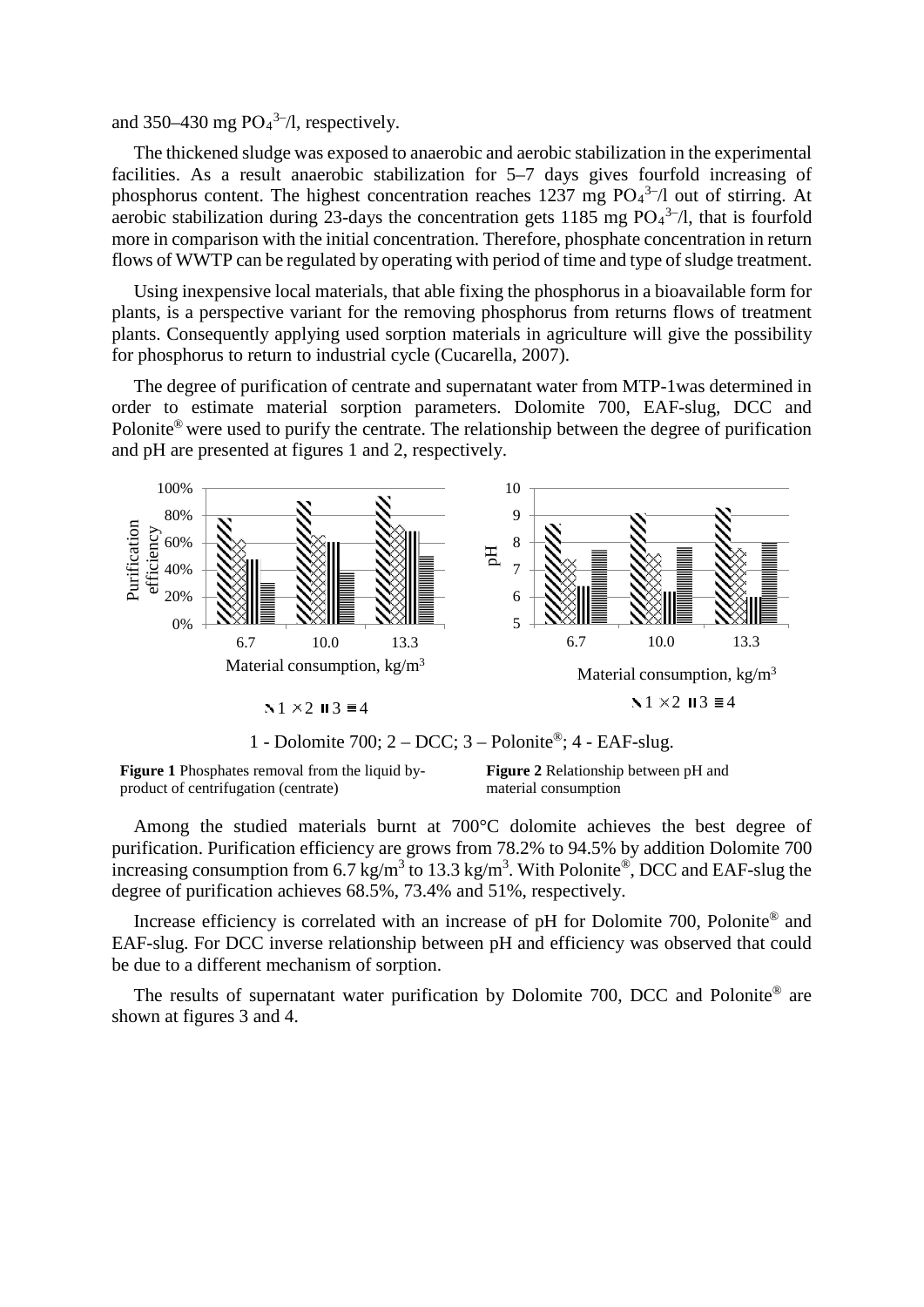

1 - Dolomite 700; 2 - DCC; 3 - Polonite®.

**Figure 3** Phosphates removal from the supernatant water

**Figure 4** Relationship between pH supernatant water and material consumption

The presented figures data confirm also that the best sorbent is the burnt dolomite. Dosing dolomite consumption at 13.3 kg/m<sup>3</sup> in supernatant water provides efficiency by 95%. Using DCC and Polonite<sup>®</sup> at similar consumption allows purification degree of 82.8% and 63%, respectively.

Therefore, the use of sorption materials for phosphorus recovery from return flows of sludge treatment facilities will reduce phosphate load on activated sludge facilities. Used materials due to their structure and properties could be utilized as ameliorant to acidic soils. It is can reduce mineral fertilizers consumption.

Based on experiential and reference data (Metcalf, 2003; van Haandel, 2007) phosphorus mass balance for WWTP was calculated for two scenarios: actual technology of the wastewater and sludge treatment (scenario 1 at fig. 5A) and the technology that provides phosphorus recovery from return flows by use of sorption material (scenario 2 at fig. 5B)

The calculation was performed by the following assumptions:

- the treatment capacity is  $100\,000\,\mathrm{m}^3/\mathrm{d}$ ;
- the phosphorus concentration in incoming wastewater is 8.08 mg Р/l;

– for two scenarios the phosphorus degree of purification in the primary settling and aeration tank, the [volume](http://www.multitran.ru/c/m.exe?t=27223_1_2&s1=%EE%E1%FA%B8%EC) of return flows and phosphorus concentration there are constant;

– the degree of purification with Dolomite 700 is 95%.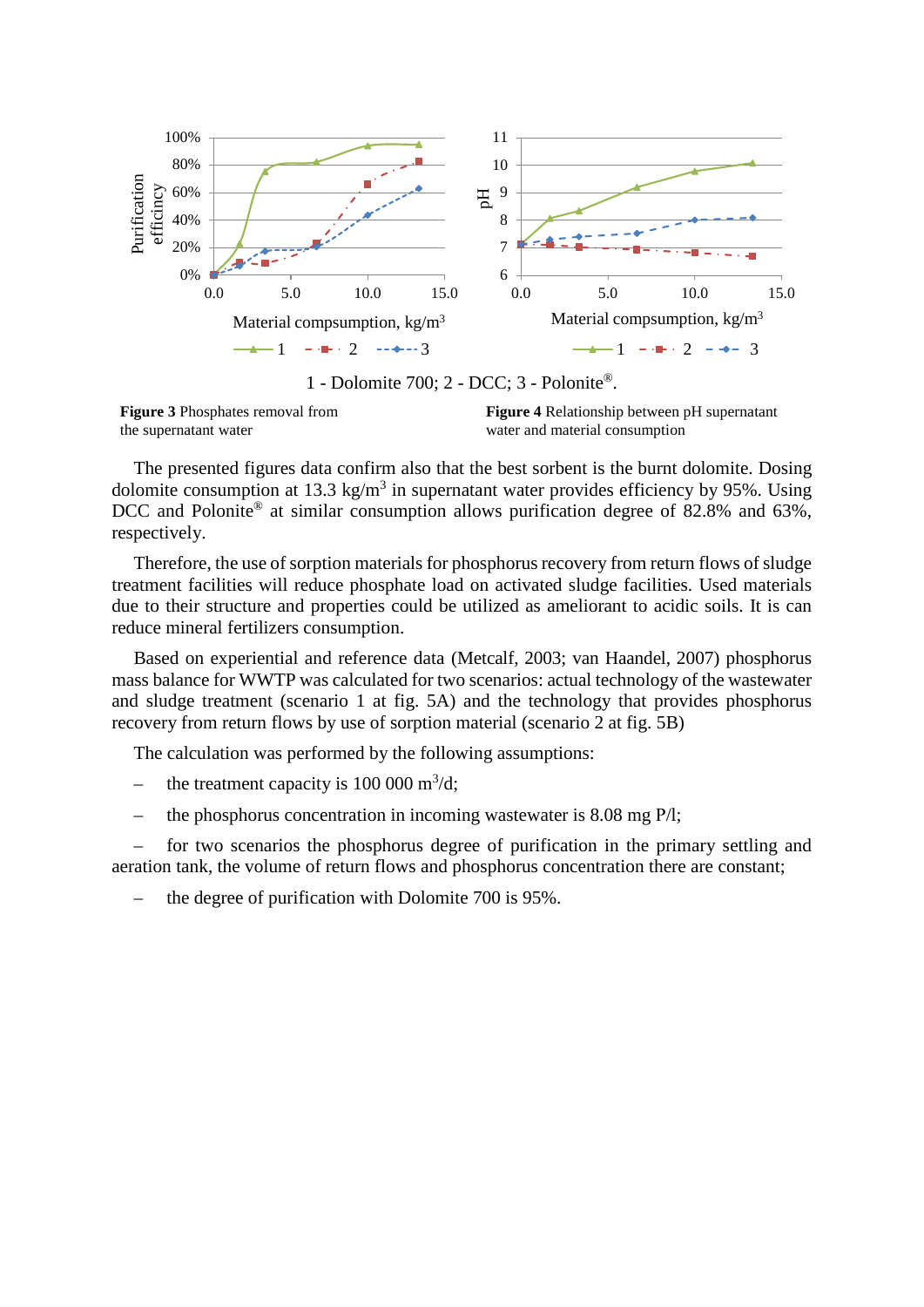

А – scenario 1; В – scenario 2



Input phosphorus concentration in return flows without purification increases by 11%. So, 600.2 kg P of sludge transports to sludge bed due to scenario 1 per day.

Using sorption materials to remove phosphates from return flows in treatment plants provides an opportunity to diminish the phosphorus supplying into water bodies by 56% in comparison with scenario 1. Additionally, there is phosphorus content in the sludge decreasing. As is shown above, using the durable thickening and stabilization allow to intense phosphorus release to sludge water. In this case content of phosphorus in sludge decreases, and mass of sorb phosphorus increases.

For feasibility study the identity projects for recovering phosphorus from return flows it is important to bear in mind not only economic indicators but also the information about ecological effect (Stark, 2004). In order to choose practicable way to produce phosphorus there are carried out complex analysis based on comparison the life cycle assessment of the offered technology and producing phosphorus from nature raw materials.